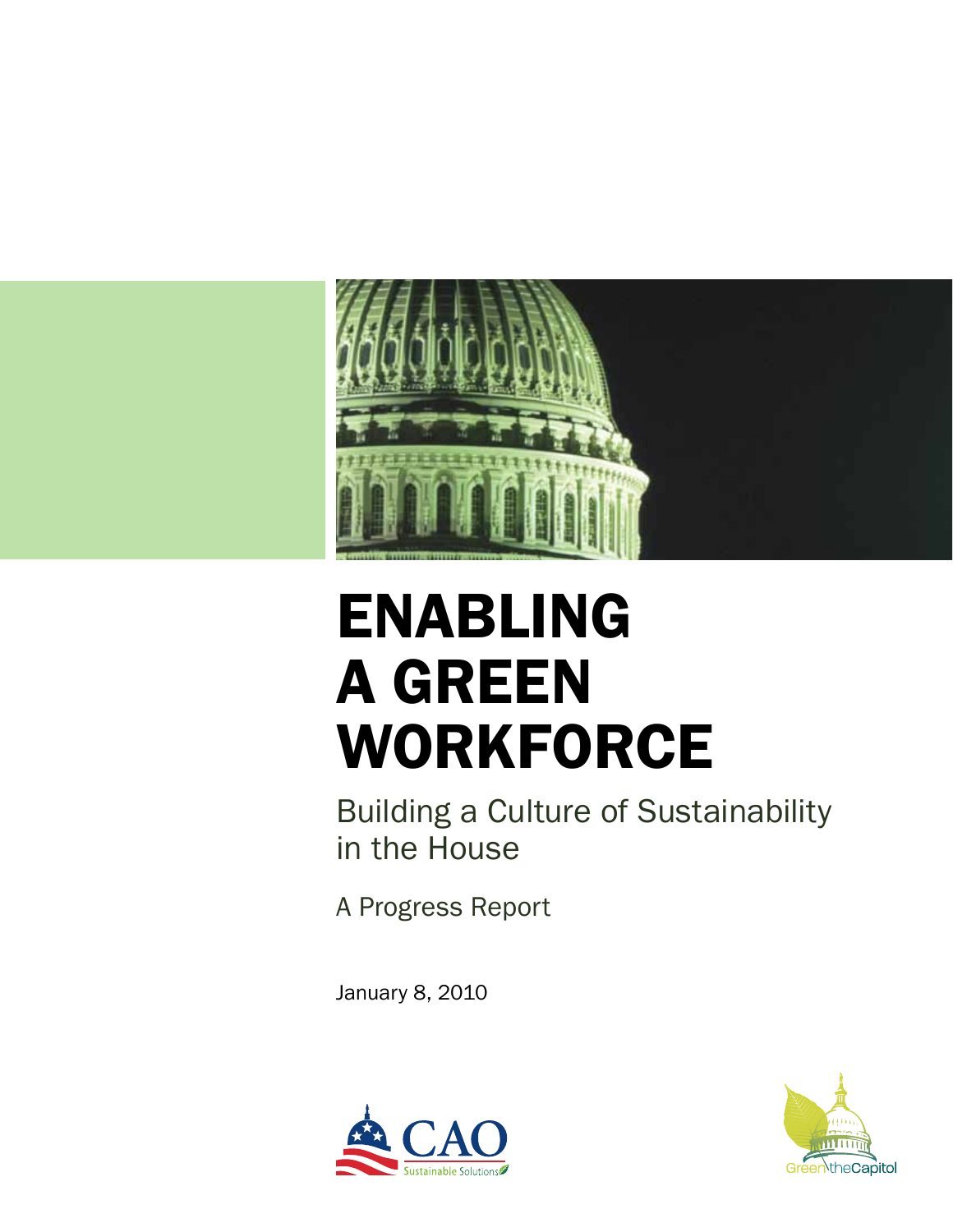The Honorable Nancy Pelosi Speaker U.S. House of Representatives Washington, DC 20515

Dear Madam Speaker:

In April of this year, you charged me with expanding the Green the Capitol (GTC) program to House offices.

In the months since, the office greening program has reached nearly 3,000 House staff on Capitol Hill and hundreds more at District offices throughout the country. It is expected to reach another 1,000 House staff by the end of this year and all 7,000 DC-based employees by the end of 2010. By the end of this Congress, 450 of the more than 900 Member District offices will take part in the program.

The program's success to date can be measured in statistics: the diversion of nearly 75,000 pounds of waste from landfills and the cutting of nearly 400,000 pounds of carbon emissions and more than 175,000 kWh of electricity. Perhaps more important is what the program represents: a fundamental transformation of perspective and behavior. The House is changing the way it does business.

I am happy to report we are well on our way to becoming a national leader in resource stewardship and sustainable business practices.

Sincerely,

Daniel P. Beard Chief Administrative Officer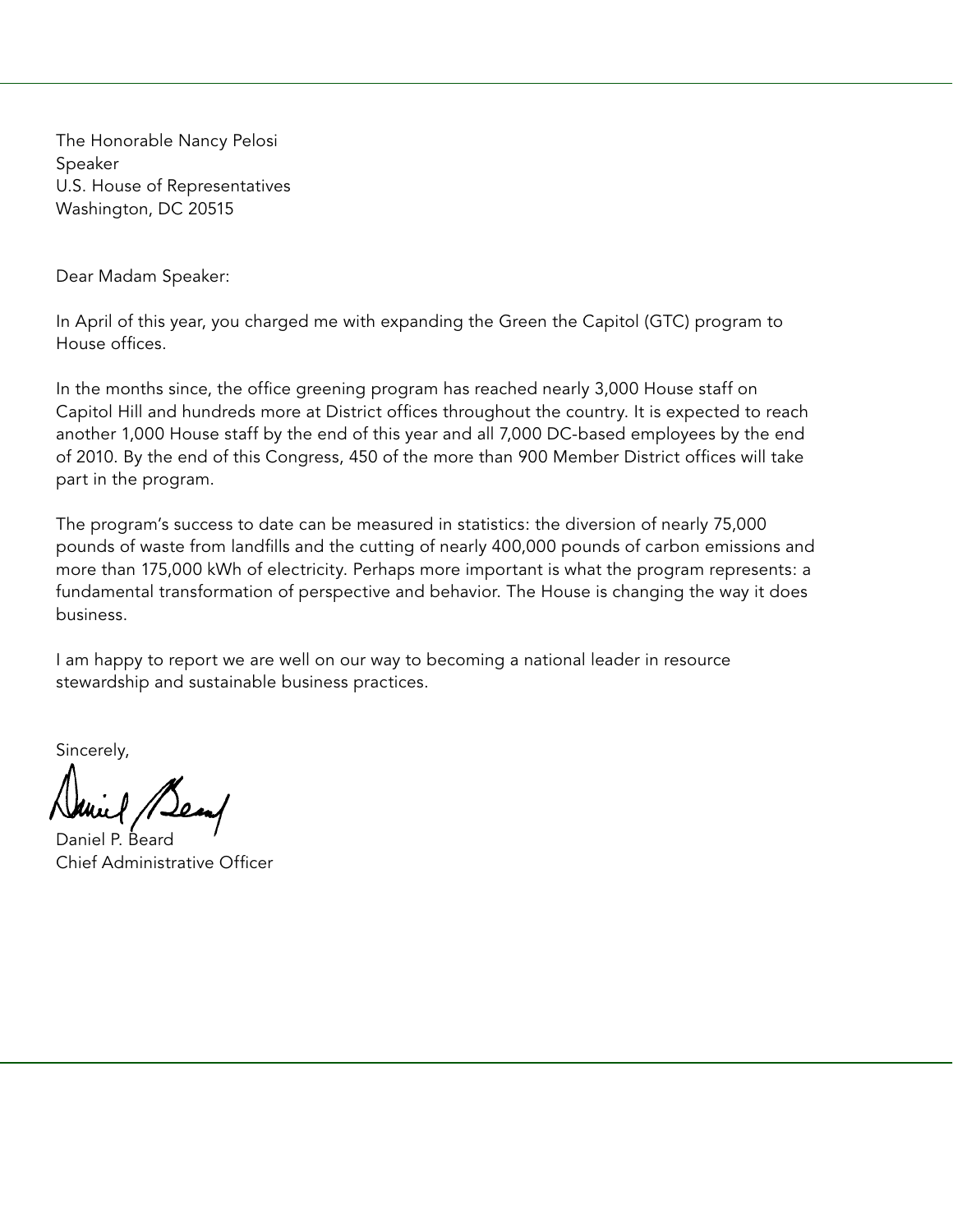#### **SUMMARY**

In 2007, Speaker Pelosi established the Green the Capitol (GTC) program to make the House a national leader in resource stewardship and sustainable business practices. Since then, the program has spurred a fundamental transformation of perspective and behavior among the institution's thousands of employees.

At the Speaker's direction, the Office of the Chief Administrative Officer (CAO) launched a GTC office greening effort in April 2009. In the months since, the program has reached nearly 3,000 House staff on Capitol Hill and hundreds more at District offices throughout the country.

#### greening member **OFFICES**

To make office greening as straightforward and quantifiable as possible, GTC created an interactive web-based tracking tool called "My Green Office" (http://mygreenoffice.cao. house.gov).

This website visually highlights more than 50 greening actions, from installing compact fluorescent light bulbs and smart power strips to purchasing only ENERGY STAR appliances and green office supplies. The actions are broken down according to ease of completion and greatest savings. "Core Actions" are those considered relatively easy to complete, while "Stretch Actions" are more ambitious. "Already Green Actions" represent initiatives, such as installing solar shades and low-VOC (volatile

organic compound) carpets, completed or underway by the CAO and Architect of the Capitol (AOC).

Participating offices are encouraged to propose new ideas for the actions list. Recent and upcoming additions include: faxing electronically, installing environmentally friendly water filtration systems, and participating in House-wide server consolidation and centralized computer power management programs.

My Green Office allows users to set goals, record progress and measure both Office



and House-wide savings in four categories: energy, carbon emission reduction, landfill waste diversion and dollars. A downloadable

### 177,034 kWh or the annual electricity Electricity saved so far

consumption of 16 homes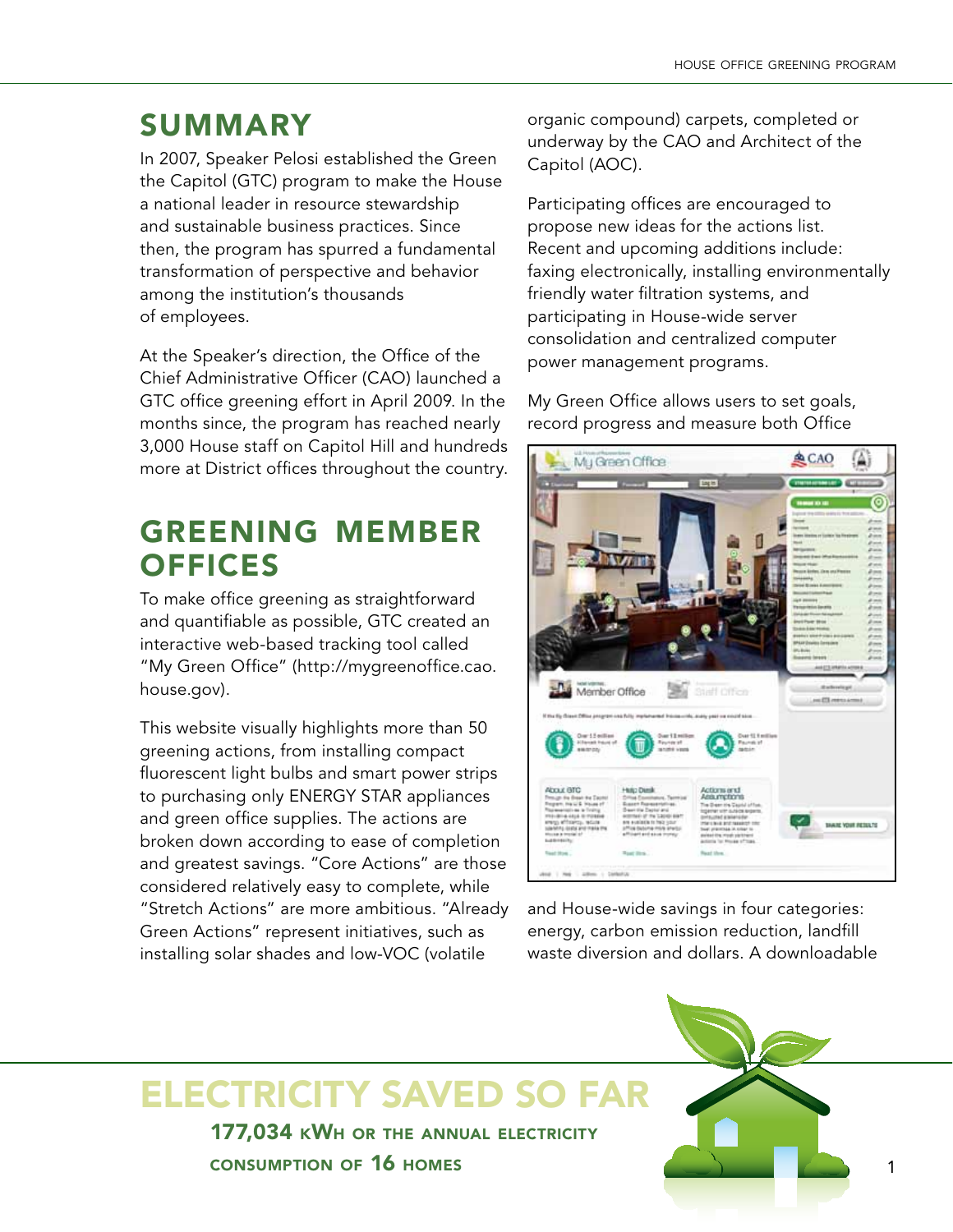Greening Actions Guide explains the assumptions behind the savings calculations.

To highlight their greening accomplishments to constituents, House offices can also download an icon recognizing their participation in the office greening program.

#### In-Office Consultations and Follow-Up

More than 100 specially trained CAO and AOC employees are working to introduce House offices to the greening program. Through consultations and workshops, they help staff understand the importance of taking resource conservation actions in their offices and making the House a leader in sustainable practices.

Between May 2009 and the end of the year, office greening teams will have met with approximately 200 Member, Committee and Leadership offices representing Republicans and Democrats from nearly all 50 states and various territories.

Greening teams keep in touch with a designated staff person at every office they visit. These "Green Office Representatives" educate and encourage their colleagues to take greening actions. They also chart progress on the My Green Office site, and update CAO office coordinators on their offices' participation in the program.

Internal monthly reports track the number of actions attributable to each participating Member office. All communication with the offices – including the status of greening outreach, consultations, follow-up and requests for additional service or information – is logged by a CAO tracking system.

### **PROFILE**

For Cassie Alsfeld, a legislative correspondent for Rep. Anh "Joseph" Cao of Louisiana, office greening hits close to home.

"Our office in particular is very sensitive to these issues," Alsfeld says, describing the new green ethos that emerged in Louisiana in the wake of Hurricane Katrina's environmental destruction.

With the help of an office greening program consultation in May, Alsfeld and her co-workers intensified their recycling efforts and began working toward a paperless office. Now they route faxes to their computers, recycle toner and reply to constituent queries via email whenever possible.

The new practices help the office demonstrate not only a sense of environmental responsibility, but a fiscal responsibility as well, Alsfeld says. "We try to be as conservative with our money as possible."

It's all been a learning process, particularly the subtleties of recycling and the differences in waste. Alsfeld is still getting used to the occupancy sensors that operate the office's lights. Over time though, greening measures become familiar and commonplace. "We've kind of incorporated it into our everyday policies and practices." Alsfeld says.

# WASTE DIVERTED SO FAR

73,644 LBS. OR THE EQUIVALENT OF five garbage truck loads of trash

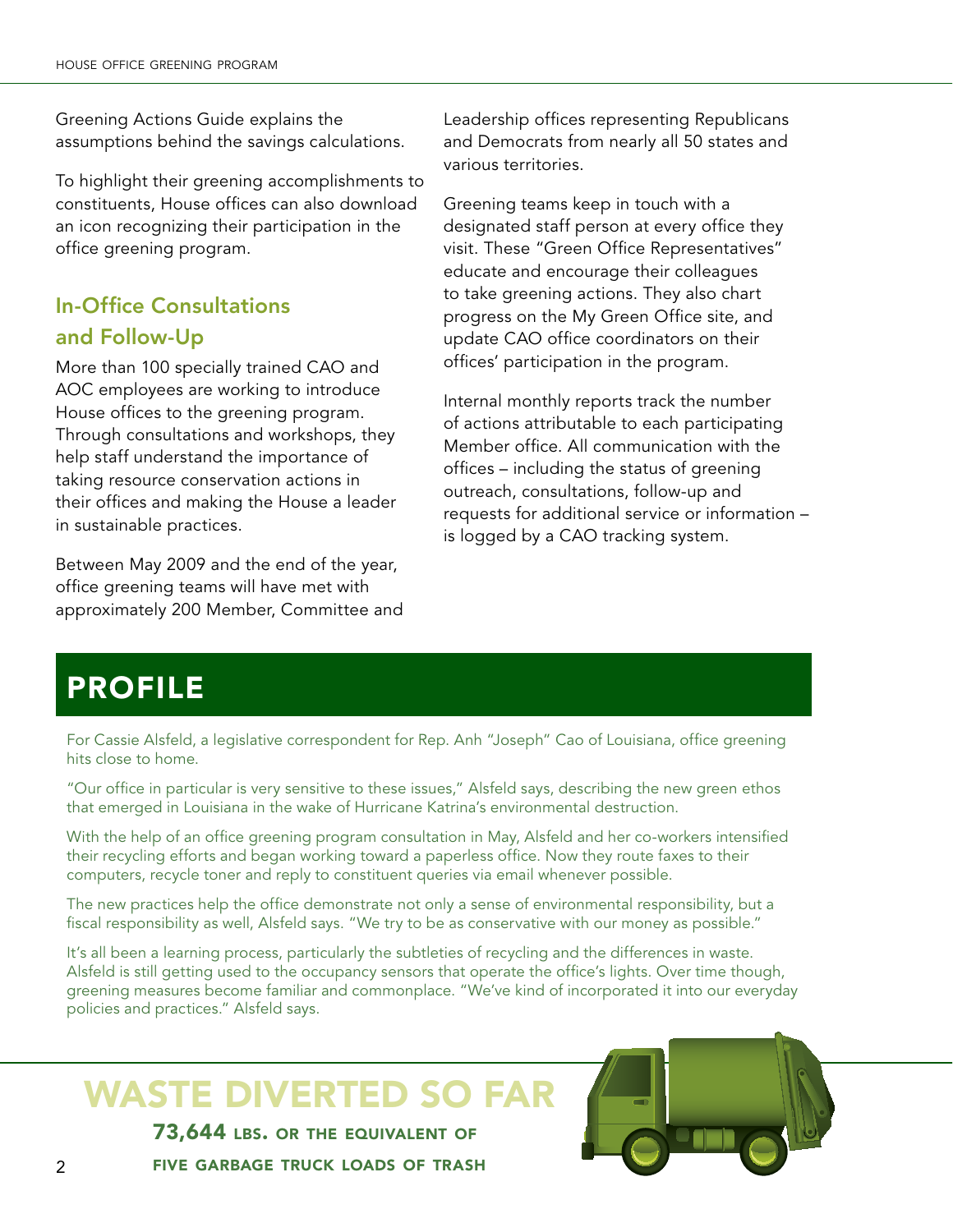#### Committee and Leadership Greening

Green the Capitol recently led a consultation for the five green office representatives designated to cover the Speaker's Leadership offices in the Capitol. Consultations have also been completed for the Committee on House Administration, the Energy and Commerce Committee and the Water and Power Subcommittee.

Consultations for Majority Leader Hoyer's Leadership offices in the Capitol are underway.

GTC aims to complete consultations for all 441 Member offices and all other House offices by the end of 2010.

### district office **GREENING**

The office greening program's second phase takes it beyond Capitol Hill.

During consultations at District offices around the country, GTC teams encourage staff to participate in the program just as their Washington-based colleagues do. In addition to the current District office Greening Actions Guide, staff at these offices will soon have access to a My Green Office website feature tailored for them.

After assessing various methods of outreach to District offices, GTC uses several effective approaches:

#### • Customized Meetings in District Offices Direct office visits provide a more intimate

and interactive format while delivering much higher rates of participation. GTC teams hold centralized workshops to reach multiple District offices simultaneously.

#### • District State Staff Institute **Outreach**

GTC staff have incorporated an abbreviated consultation into the District State Staff Institute held quarterly in Washington, DC by the Congressional Research Service. This type of consultation promises to drive interest in office greening efforts.

Nearly half of all Member offices in Washington, DC are scheduled to receive greening consultations by the end of 2009.

### 392,898 lbs. or the equivalent of removing CO2 emissions cut so far

36 cars from the road for one year

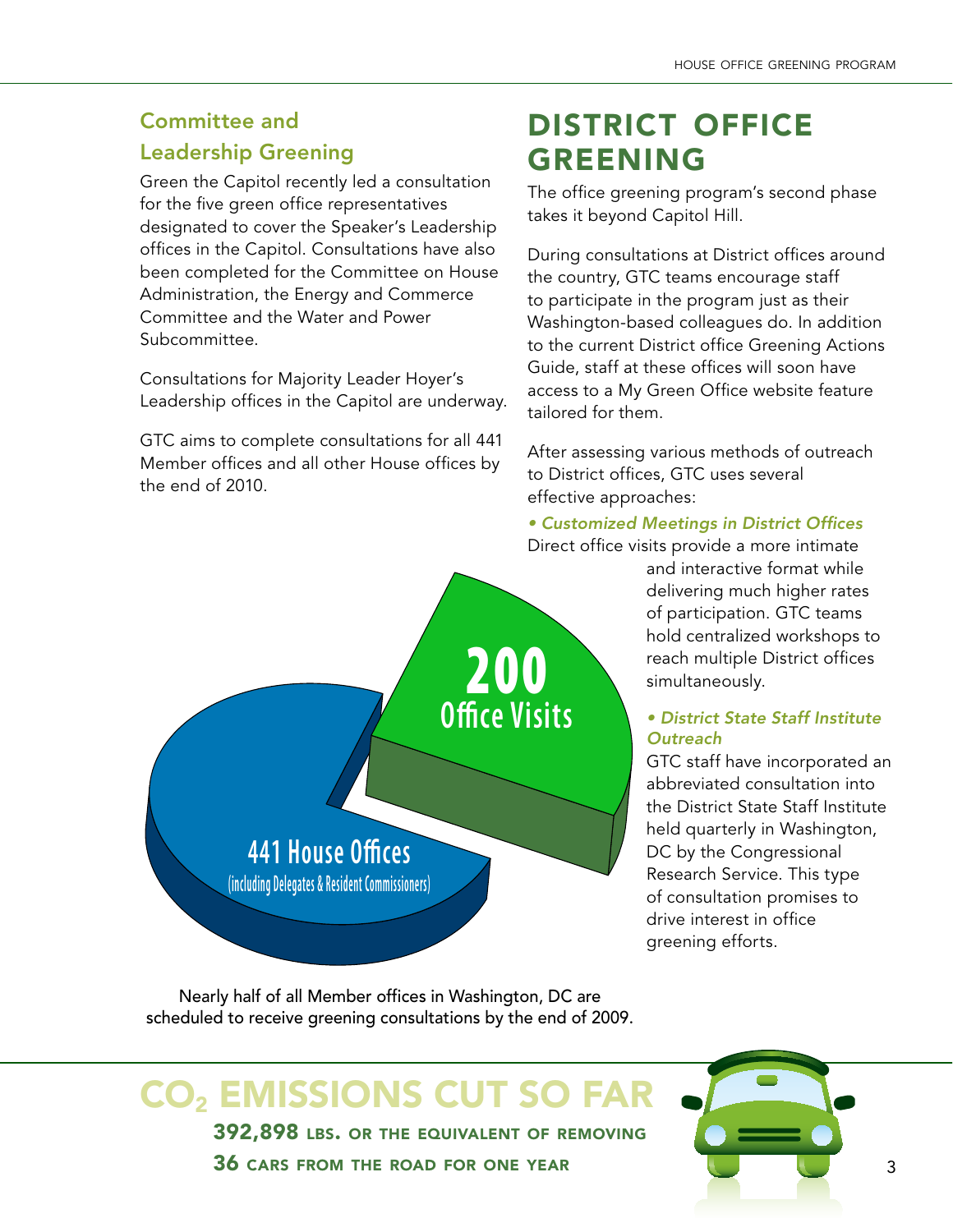#### • Video Conference Consultations

Video conferencing is the most principled way to demonstrate the message of sustainability (e.g., by cutting carbon emissions from air travel). We expect this approach will be a critical part of outreach, especially for geographically distant offices.

Green the Capitol staff plan to dramatically increase the number of District office visits. Visits through the rest of the year are tentatively scheduled to reach an additional 86 offices representing 36 Members. This will bring total outreach to 76 Members and 175 District offices.

#### greening of the cao

Just as the House should serve as a symbolic example of sustainability to the nation, the CAO is striving to set a green standard for the House. The CAO is the logical choice for



CAO employees learn about recycling at a green office training session.

### **PROFILE**

Rachel Stein, a staff assistant to Rep. Michael McMahon of New York, sees office greening as an imperative.

"We need to be an example," Stein says. "This has to be the mainstream."

After a consultation with office greening program representatives, Stein set to work making environmental office practices mainstream among her colleagues. At staff meetings, she explained how to use various color-coded recycling bins, the importance of double-sided printing and the need to turn off lights when not in use.

Change doesn't always come easy though. For example, it took time for Stein's coworkers to get used to compostable coffee cups. "That was a huge deal," Stein recalls.

Adjusting to sustainable business practices doesn't need to be difficult. The My Green Office website helps simplify the process because it provides a comprehensive checklist of waste-cutting actions and easy ways to track progress. "What GTC does works," says Stein.

# Paper saved so far

1 million sheets per month or the equivalent of

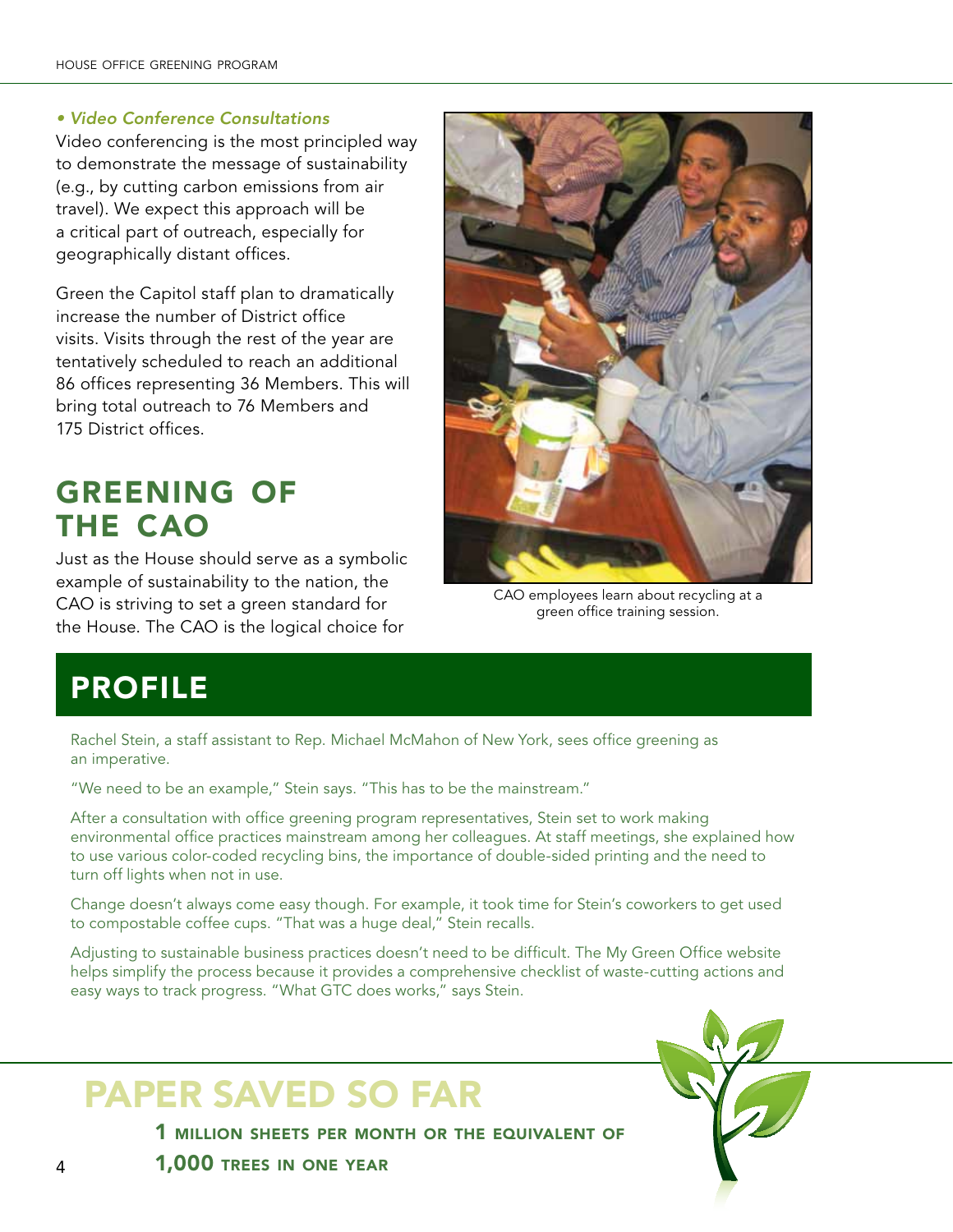this role because its employees touch virtually every aspect of House operations, from the food in the cafeterias to the computers in the offices.

So far, GTC's office greening program has reached more than 40 CAO offices representing more than 30 departments. Managers are trained to green both their office spaces and their respective business units, designating one or more employees as a green office representative. The CAO as a whole is committed to achieving all of the more than 50 office greening program actions. The effort goes beyond managers and office representatives. All CAO employees are educated and empowered to incorporate sustainability and environmentally conscious decision making in every facet of their working environments.

By the end of this year, Green the Capitol will have conducted workshops for all CAO departments. Additionally, follow-up consultations will be scheduled to check progress and offer assistance to those green office representatives who have already participated.

IF ALL HOUSE OFFICES IN WASHINGTON, DC WERE TO CARRY OUT THE 15 "CORE" GREENING ACTIONS, WE **ESTIMATE THAT THE HOUSE WOULD REDUCE OVERALL ELECTRICITY CONSUMPTION BY 10%, DIVERT OVER** 1,000 TONS OF LANDFILL WASTE AND SAVE NEARLY \$1 MILLION ANNUALLY IN REDUCED ENERGY AND **PROCUREMENT COSTS.**